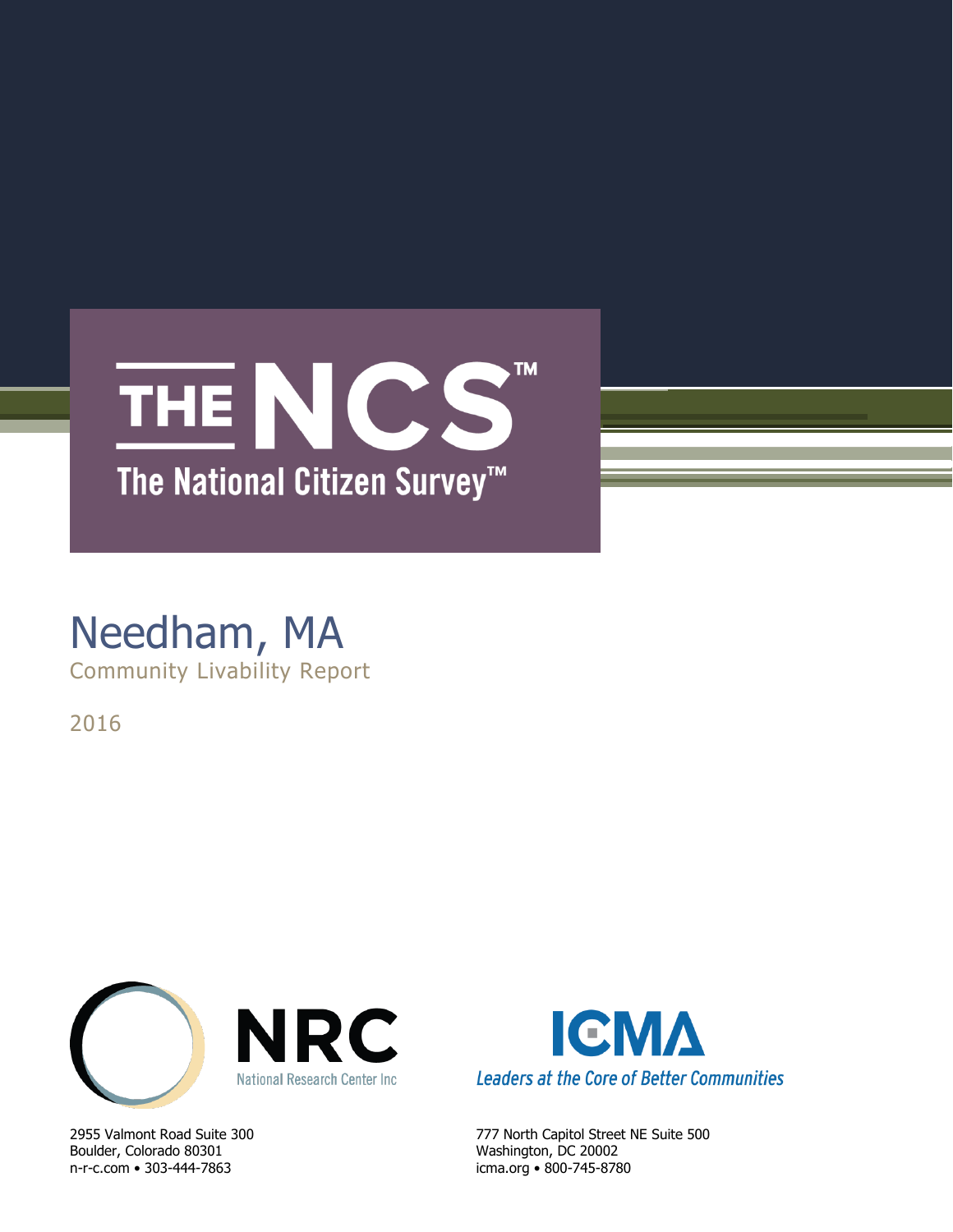## **Contents**



The National Citizen Survey™ © 2001-2016 National Research Center, Inc.

The NCS™ is presented by NRC in collaboration with ICMA.

NRC is a charter member of the AAPOR Transparency Initiative, providing clear disclosure of our sound and ethical survey research practices.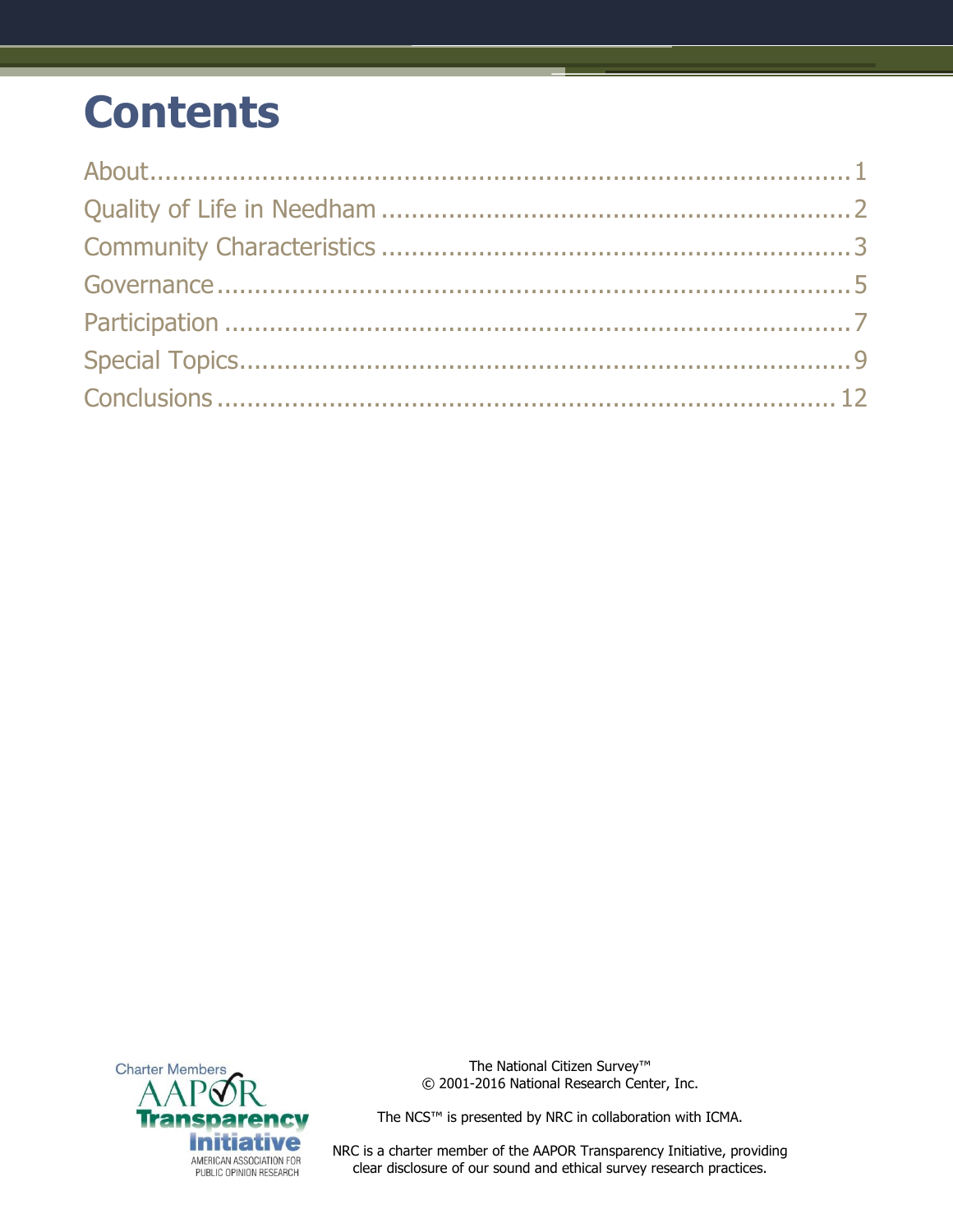## <span id="page-2-0"></span>**About**

The National Citizen Survey™ (The NCS) report is about the "livability" of Needham. The phrase "livable community" is used here to evoke a place that is not simply habitable, but that is desirable. It is not only where people do live, but where they want to live.

Great communities are partnerships of the government, private sector, community-based organizations and residents, all geographically connected. The NCS captures residents' opinions within the three pillars of a community (Community Characteristics, Governance and Participation) across eight central facets of community (Safety, Mobility, Natural Environment, Built Environment, Economy, Recreation and Wellness, Education and Enrichment and Community Engagement).

The Community Livability Report provides the opinions of a representative sample of 563 residents of the Town of Needham. The margin of error around any reported percentage is 4% for the entire sample. The full description of methods used to garner these opinions can be found in the *Technical Appendices* provided under separate cover.

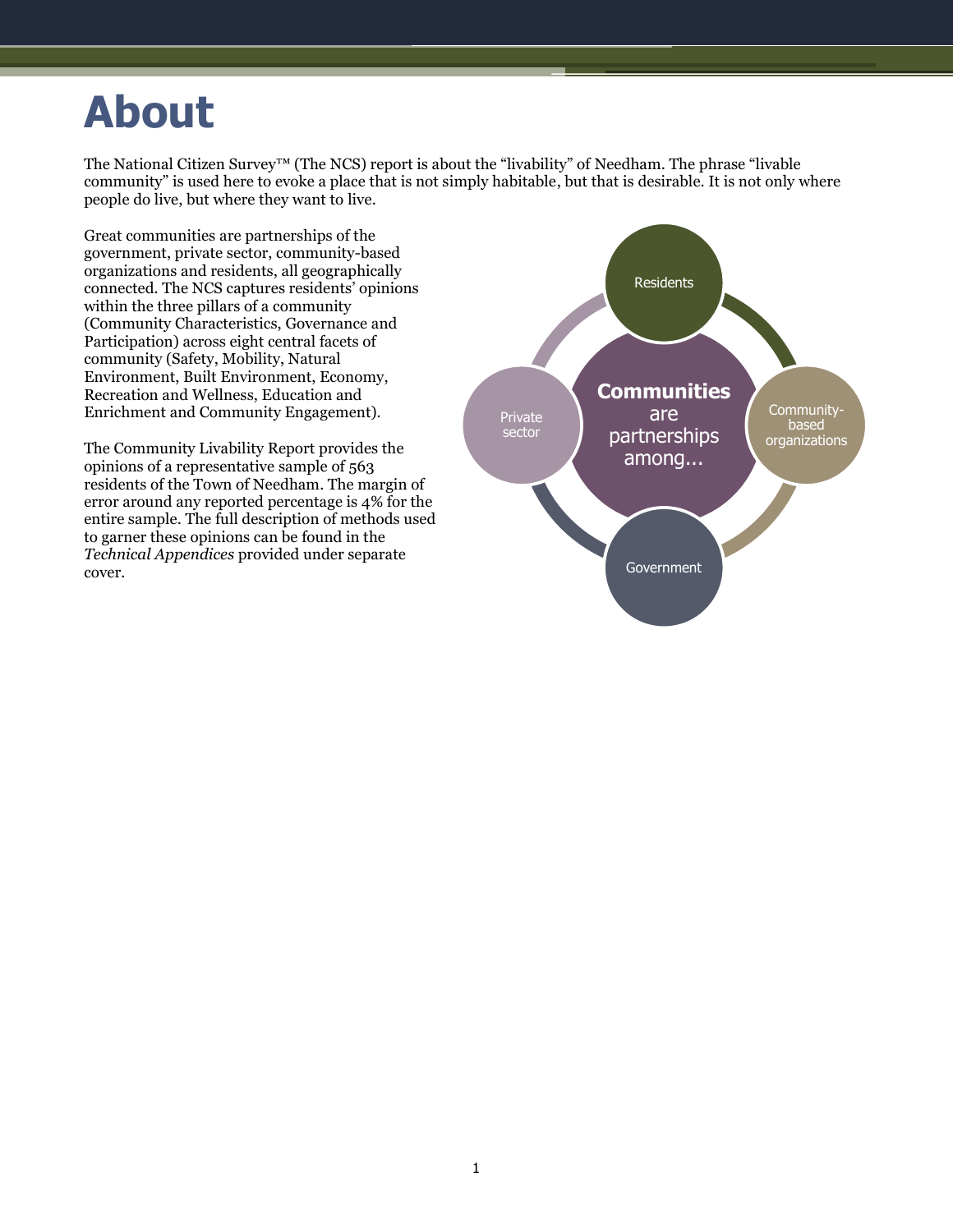# <span id="page-3-0"></span>**Quality of Life in Needham**

Almost all residents rated the quality of life in Needham as excellent or good. This rating was higher than the national benchmark comparison (see Appendix B of the *Technical Appendices* provided under separate cover).

Shown below are the eight facets of community. The color of each community facet summarizes how residents rated it across the three sections of the survey that represent the pillars of a community – Community Characteristics, Governance and Participation. When most ratings across the three pillars were higher than the benchmark, the color for that facet is the darkest shade; when most ratings were lower than the benchmark, the color is the lightest shade. A mix of ratings (higher and lower than the benchmark) results in a color between the extremes.

Excellent 53% Good 41% Fair<br>6% Poor 0% **Overall Quality of Life**

In addition to a summary of ratings, the image below includes one or more stars to indicate which community facets were the most important focus areas for the community. Residents identified Safety and Economy as priorities for the Needham community in the coming two years. It is noteworthy that Needham residents gave strong ratings to Safety as well as to Education and Enrichment. Ratings for Mobility, Natural Environment, Built Environment, Economy, Recreation and Wellness and Community Engagement were positive and similar to other communities. This overview of the key aspects of community quality provides a quick summary of where residents see exceptionally strong performance and where performance offers the greatest opportunity for improvement. Linking quality to importance offers community members and leaders a view into the characteristics of the community that matter most and that seem to be working best.

Details that support these findings are contained in the remainder of this Livability Report, starting with the ratings for Community Characteristics, Governance and Participation and ending with results for Needham's unique questions.

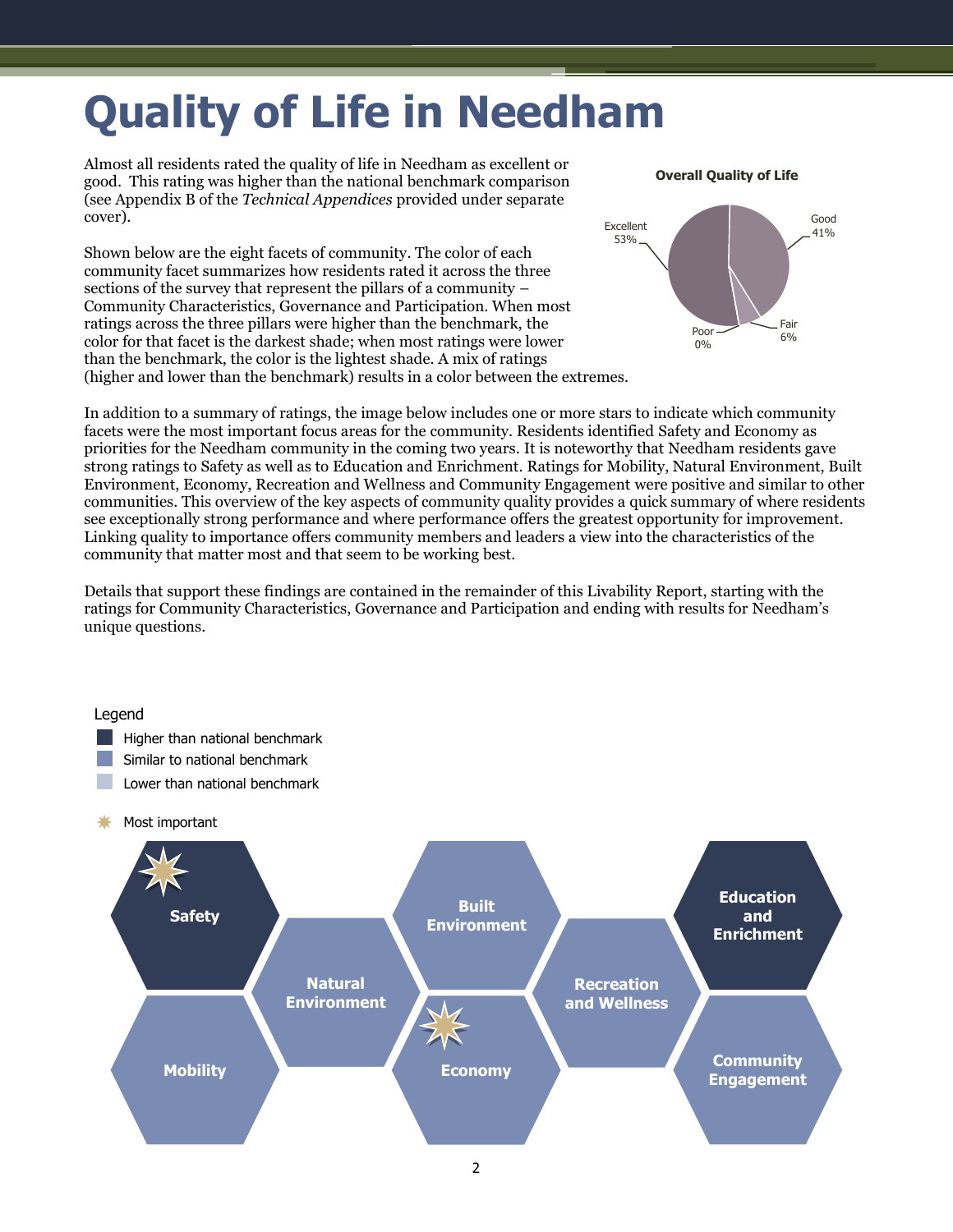## <span id="page-4-0"></span>**Community Characteristics**

### What makes a community livable, attractive and a place where people want to be?

Overall quality of community life represents the natural ambience, services and amenities that make for an attractive community. How residents rate their overall quality of life is an indicator of the overall health of a community. In the case of Needham, 98% rated the Town as an excellent or good place to live. Respondents' ratings of Needham as a place to live were higher than ratings in other communities across the nation.

In addition to rating the Town as a place to live, respondents rated several aspects of community quality including Needham as a place to raise children and to retire, their neighborhood as a place to live, the overall image or reputation of Needham and its overall appearance. About 9 in 10 respondents gave excellent or good ratings to the overall image of Needham, their neighborhood as a place to live, Needham as a place to raise children and the overall appearance of the Town. These ratings were all higher than ratings in other communities across the nation. About half of respondents gave positive ratings to Needham as a place to retire; this rating was similar to ratings in comparison communities.

Delving deeper into Community Characteristics, survey respondents rated over 40 features of the community within the eight facets of Community Livability. More than 9 in 10 residents gave high ratings to the overall feeling of safety in Needham and more residents felt safe in in Needham's downtown/commercial areas than in comparison communities. All aspects of Mobility were rated positively by a majority of respondents, and ratings for ease of walking and overall ease of travel in the town were higher than the national benchmarks. At least 8 in 10 respondents gave high marks to all aspects of Natural Environment, and both air quality and the cleanliness of



Needham received ratings that were higher than the benchmarks. Ratings within Built Environment were mixed. At least 6 in 10 residents gave excellent or good ratings to the overall built environment and public places in Needham. However, fewer than 4 in 10 residents gave excellent or good ratings to the availability of affordable quality housing and housing options; both of these aspects received ratings that were lower than ratings in comparison communities. In the facet of Economy, more than 8 in 10 respondents gave high marks to the overall economic health of Needham and more than 7 in 10 reported that the town is an excellent or good place to work; ratings for Needham as a place to work and employment opportunities increased from 2014 to 2016 (for more information see

the *Trends over Time* report under separate cover). Ratings in Recreation and Wellness were strong and generally similar to or higher than the national benchmarks: at least 8 in 10 residents gave positive ratings to health care, preventive health care, and overall health and wellness. All aspects of Education and Enrichment and Community Engagement were rated positively by a majority of respondents and were similar to or higher than the benchmarks.

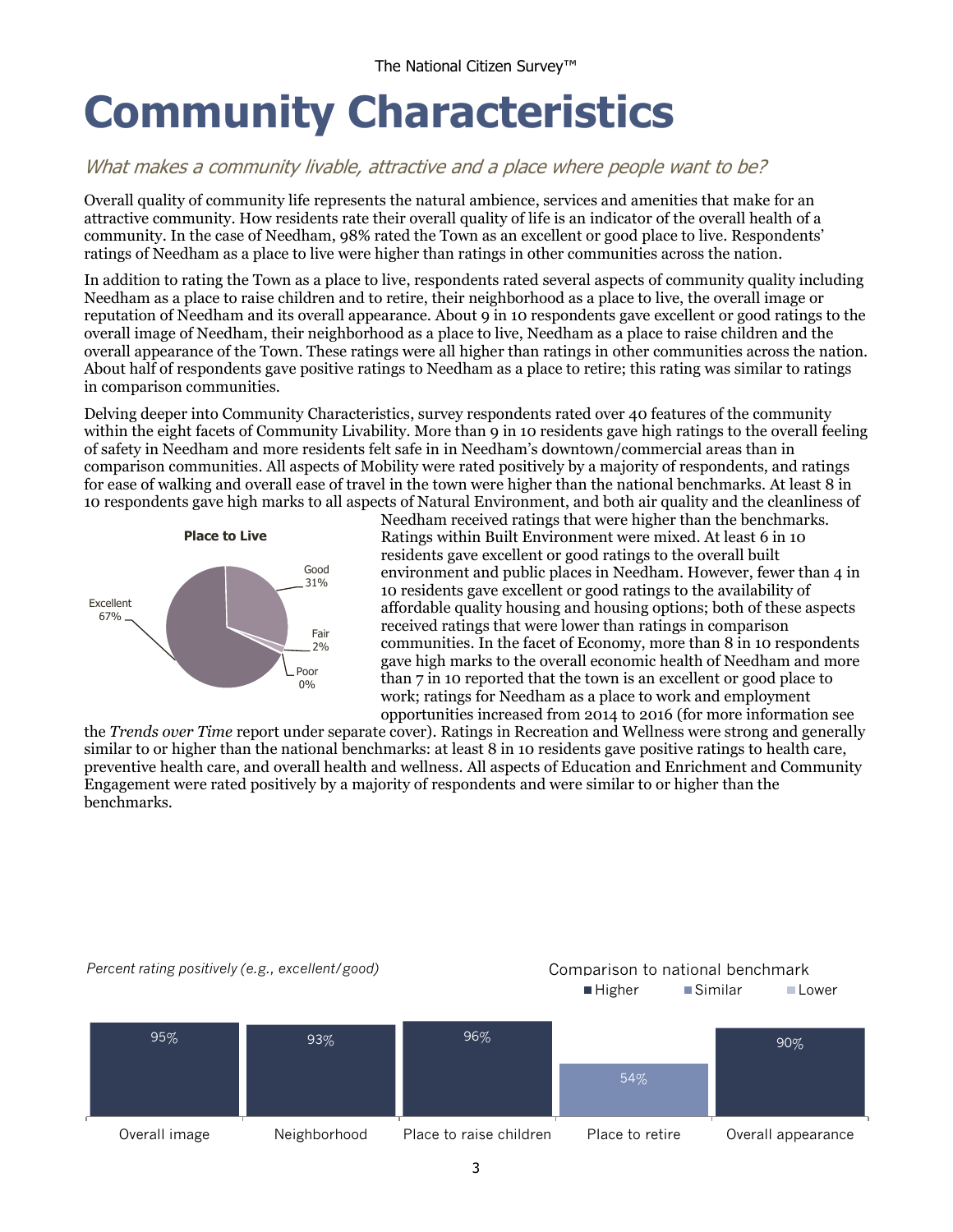### Figure 1: Aspects of Community Characteristics

| Percent rating positively | <b>SAFETY</b>                                     |     |     |     |     |     |
|---------------------------|---------------------------------------------------|-----|-----|-----|-----|-----|
| (e.g., excellent/good,    | Overall feeling of safety                         |     |     |     |     | 98% |
| very/somewhat safe)       | Safe in neighborhood                              |     |     |     |     | 99% |
|                           | Safe downtown/commercial area                     |     |     |     |     | 98% |
|                           | <b>MOBILITY</b>                                   |     |     |     |     |     |
| Comparison to national    | Overall ease of travel                            |     |     |     |     | 89% |
| benchmark                 | Paths and walking trails                          |     |     |     | 64% |     |
|                           | Ease of walking                                   |     |     |     |     | 85% |
| <b>Higher</b>             | Travel by bicycle                                 |     |     | 55% |     |     |
|                           | Travel by public transportation                   |     |     | 54% |     |     |
| ■Similar                  | Travel by car                                     |     |     |     | 76% |     |
|                           | Public parking                                    |     |     |     | 64% |     |
| ■ Lower                   | <b>Traffic flow</b>                               |     |     | 52% |     |     |
|                           | NATURAL ENVIRONMENT                               |     |     |     |     |     |
|                           | Overall natural environment                       |     |     |     |     | 83% |
|                           | Cleanliness                                       |     |     |     |     | 91% |
|                           | Air quality                                       |     |     |     |     | 91% |
|                           | <b>BUILT ENVIRONMENT</b>                          |     |     |     |     |     |
|                           | Overall built environment                         |     |     |     | 67% |     |
|                           | New development in Needham                        |     |     | 49% |     |     |
|                           | Affordable quality housing                        | 19% |     |     |     |     |
|                           | Housing options                                   |     | 38% |     |     |     |
|                           | Public places                                     |     |     |     | 73% |     |
|                           | <b>ECONOMY</b>                                    |     |     |     |     |     |
|                           | Overall economic health                           |     |     |     |     | 87% |
|                           | Vibrant downtown/commercial area                  |     |     | 51% |     |     |
|                           | <b>Business and services</b>                      |     |     |     | 68% |     |
|                           | Cost of living                                    |     | 30% |     |     |     |
|                           | Shopping opportunities                            |     |     | 44% |     |     |
|                           | Employment opportunities                          |     |     | 52% |     |     |
|                           | Place to visit                                    |     |     |     | 68% |     |
|                           | Place to work                                     |     |     |     |     | 77% |
|                           | <b>RECREATION AND WELLNESS</b>                    |     |     |     |     |     |
|                           | Health and wellness                               |     |     |     |     | 84% |
|                           | Mental health care                                |     |     |     | 68% |     |
|                           | Preventive health services                        |     |     |     |     | 85% |
|                           | Health care                                       |     |     |     |     | 86% |
|                           | Food                                              |     |     |     | 73% |     |
|                           | Recreational opportunities                        |     |     |     | 71% |     |
|                           | Fitness opportunities                             |     |     |     | 67% |     |
|                           | EDUCATION AND ENRICHMENT                          |     |     |     |     |     |
|                           | Education and enrichment opportunities            |     |     |     |     | 88% |
|                           | Religious or spiritual events and activities      |     |     |     |     | 90% |
|                           | Cultural/arts/music activities                    |     |     |     | 69% |     |
|                           | Adult education                                   |     |     |     |     | 83% |
|                           | K-12 education                                    |     |     |     |     | 93% |
|                           | Child care/preschool                              |     |     |     | 63% |     |
|                           | COMMUNITY ENGAGEMENT                              |     |     |     |     |     |
|                           | Social events and activities                      |     |     |     | 71% |     |
|                           | Neighborliness                                    |     |     |     | 75% |     |
|                           | Openness and acceptance                           |     |     |     | 63% |     |
|                           | Opportunities to participate in community matters |     |     |     |     | 79% |
|                           | Opportunities to volunteer                        |     |     |     |     | 79% |
|                           |                                                   |     |     |     |     |     |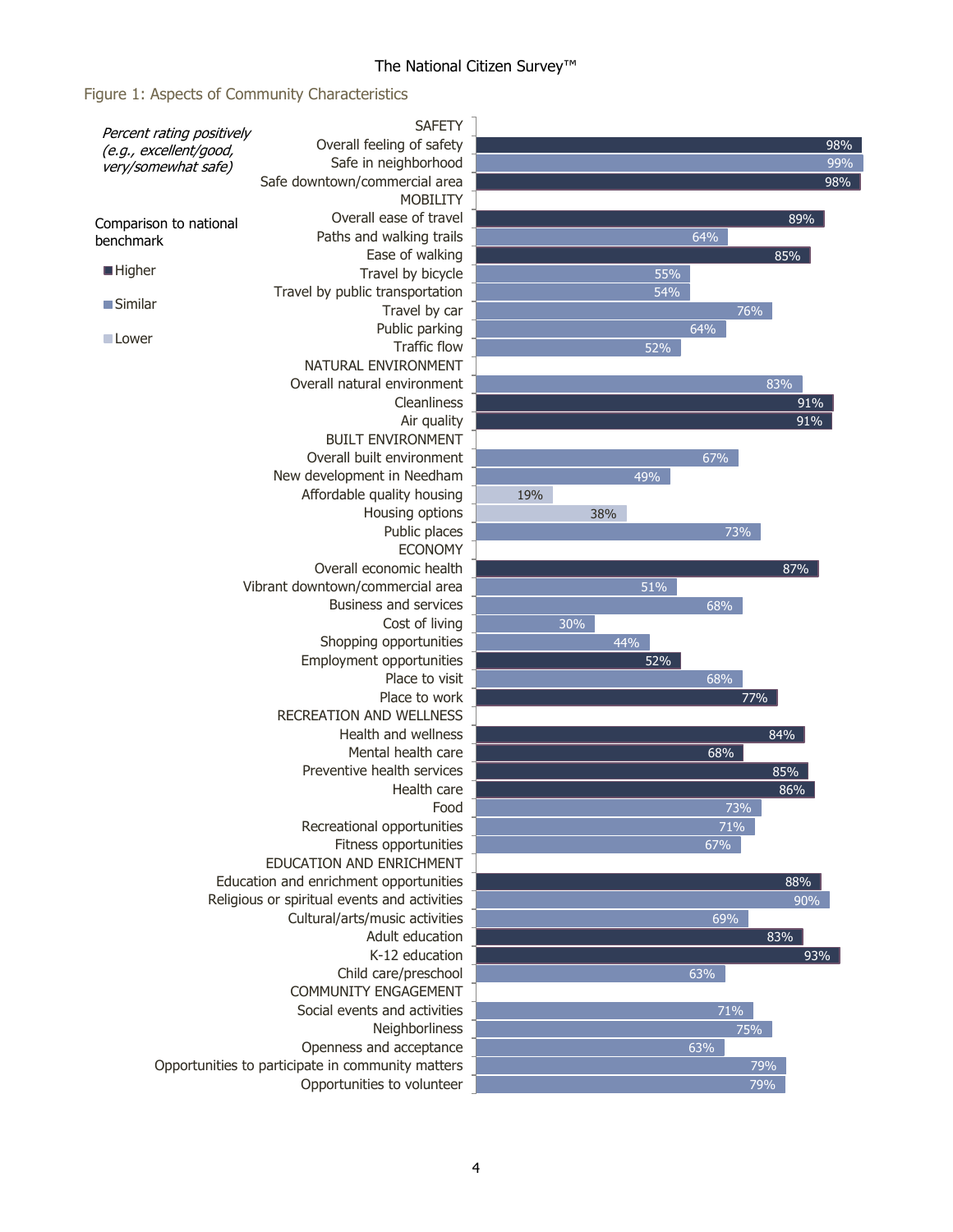## <span id="page-6-0"></span>**Governance**

### How well does the government of Needham meet the needs and expectations of its residents?

The overall quality of the services provided by Needham as well as the manner in which these services are provided are a key component of how residents rate their quality of life. About 9 in 10 residents gave excellent or good ratings to the overall quality of Town services, while about 5 in 10 gave positive ratings to the services provided by the Federal Government. Both of these ratings were similar to the national benchmarks.

Survey respondents also rated various aspects of Needham's leadership and governance. About 6 in 10 residents gave excellent or good ratings to the value of services for taxes paid, the overall direction of the Town, confidence in Town government and treating all residents fairly. At least two-thirds of respondents gave high marks to Town customer service, being honest and acting in the best interest of Needham. The job the Town does at being honest received a rating that was higher than the benchmark; all other aspects were rated similarly to comparison communities.

Respondents evaluated over 30 individual services and amenities available in Needham. Ratings within the facet of Safety were strong: at least 4 in 5 residents gave favorable ratings to police services, fire services, ambulance/EMS, crime prevention and fire prevention and about three-quarters gave high marks to animal control and emergency preparedness. All of these aspects, except for emergency preparedness, were higher than the national benchmark. Residents gave excellent or good ratings to many aspects of Mobility, including traffic enforcement (78%), snow removal (76%) and street cleaning (69%); all aspects of Mobility were rated similarly to other communities. Ratings for street lighting, snow removal, sidewalk maintenance and bus or transit services



increased from 2014 to 2016. At least 6 in 10 survey participants gave high marks to all aspects of Natural Environment; drinking water was rated positively by about 9 in 10 respondents, a rating that was higher than the benchmark. The facets of Built Environment, Recreation and Wellness and Economy were also highly rated: at least 8 in 10 respondents rated sewer services, storm drainage, Town parks, and health services as excellent or good. Economic development was rated positively by about 6 in 10 residents and recreation centers were given high marks by about 7 in 10 respondents. All aspects of Education and Enrichment and Community Engagement were rated positively by at least three-quarters of respondents, and were similar to or higher than the benchmarks.



#### *Percent rating positively (e.g., excellent/good)* Comparison to national benchmark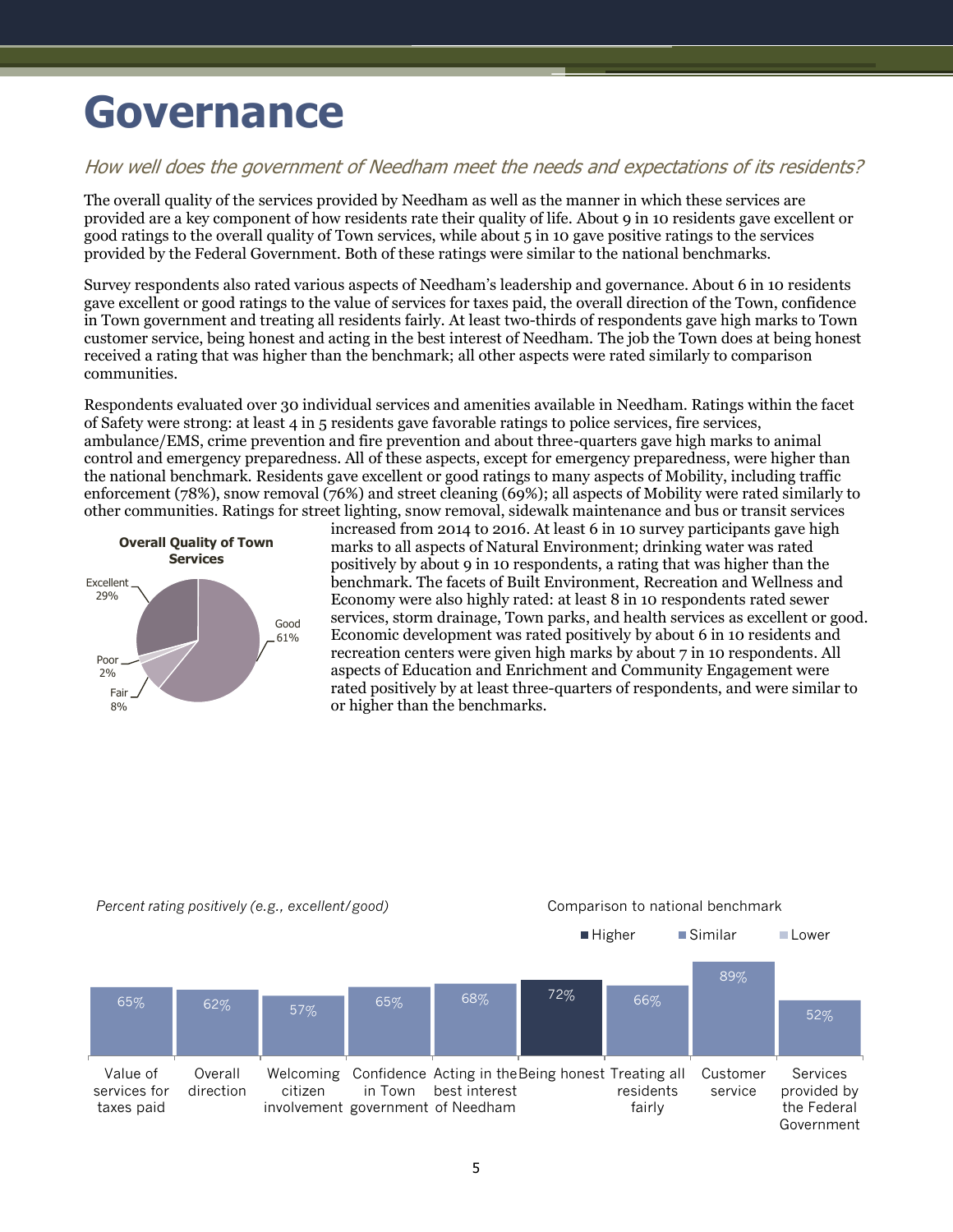#### Figure 2: Aspects of Governance

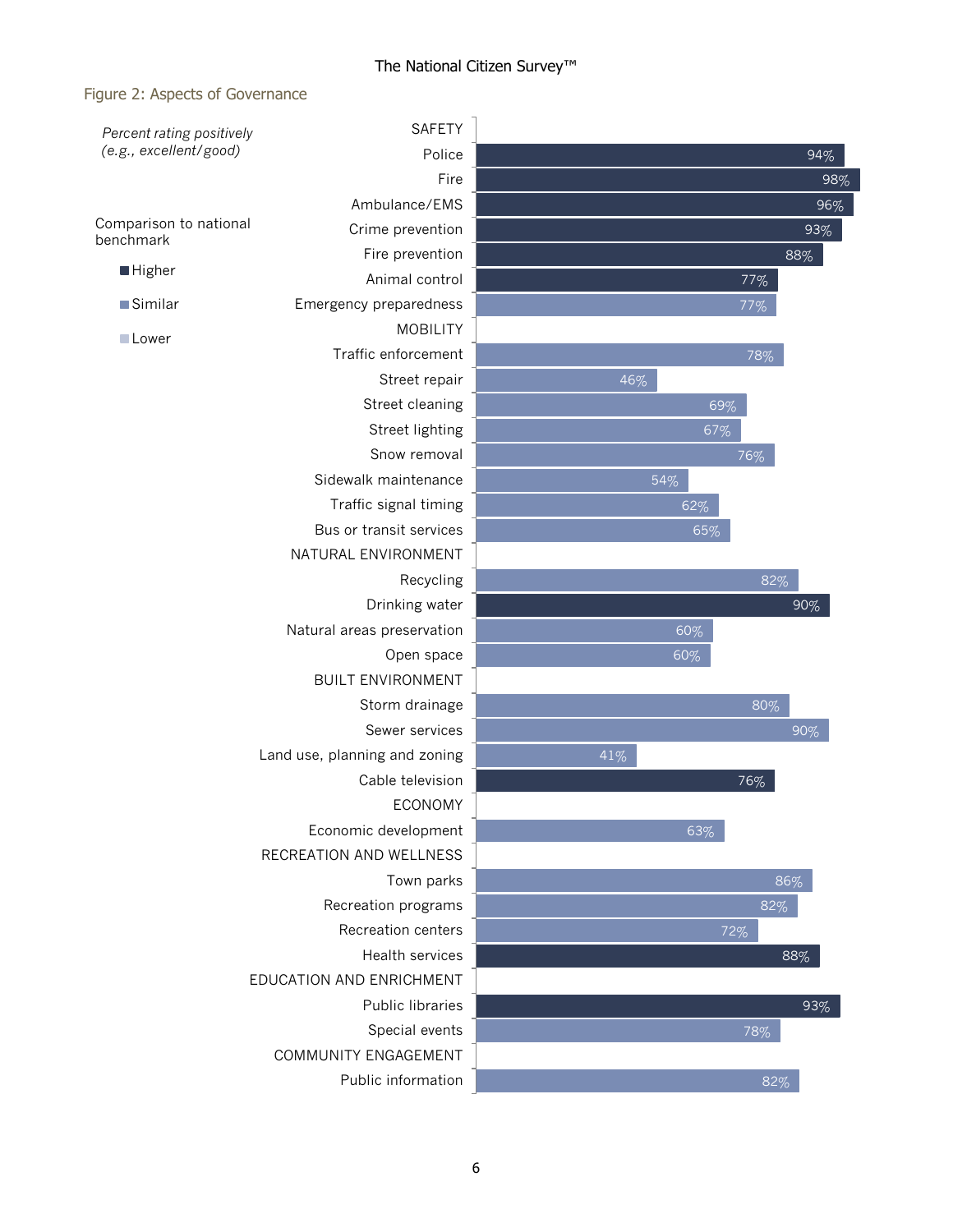## <span id="page-8-0"></span>**Participation**

### Are the residents of Needham connected to the community and each other?

An engaged community harnesses its most valuable resource, its residents. The connections and trust among residents, government, businesses and other organizations help to create a sense of community; a shared sense of membership, belonging and history. About 4 in 5 respondents gave excellent or good ratings to the sense of community in Needham, this was higher than the national benchmark. Almost all residents reported that they would recommend living in Needham, and that they planned to remain in Needham. A majority reported that they had contacted a Town employee in the last 12 months.

The survey included over 30 activities and behaviors for which respondents indicated how often they participated in or performed each, if at all. Within the fact of Safety, about 9 in 10 residents had NOT been the victim of a crime and did NOT report a crime in the past 12 months. Within Mobility, about 7 in 10 survey participants had walked or biked instead of driving and about half indicated they had used public transportation instead of driving; these rates were higher than rates in other communities. Participation rates in Natural Environment, Economy and Recreation and Wellness were strong and similar to other communities; at least 8 in 10 residents reported that they made efforts to conserve water, recycled at home, purchased goods or services in Needham, ate five portions of fruits and vegetables a day and participated in moderate or vigorous physical activity. Within Built Environment, about three-quarters of respondents reported that they were NOT under housing stress, and fewer residents reported observing a code violation than in other communities. About 9 in 10 respondents reported that they had talked to or visited with a neighbor and done a favor for a neighbor and 85% reported that they used



Needham public libraries, a rate that is higher than rates reported in other communities across the nation.

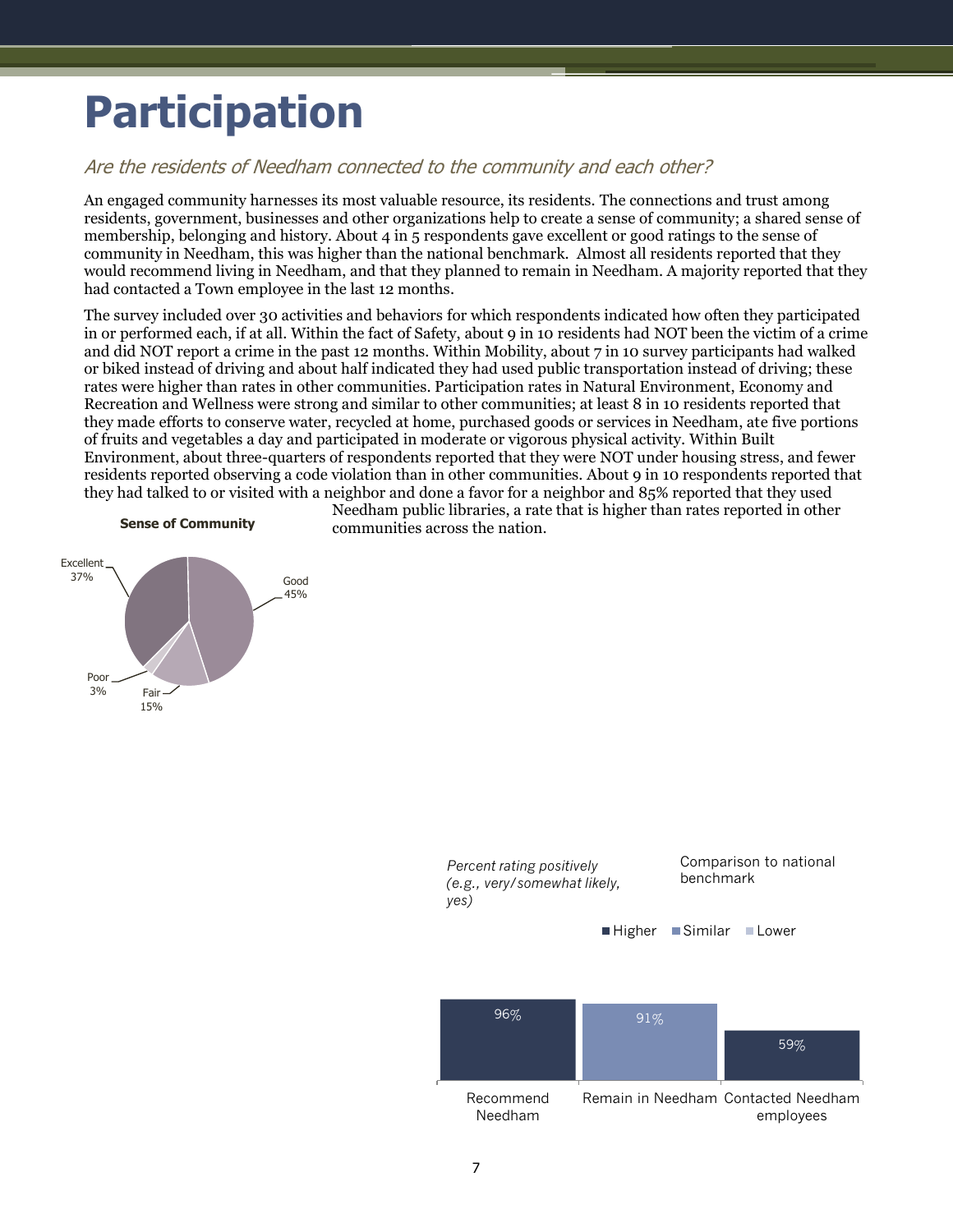### Figure 3: Aspects of Participation

|                                                    | <b>SAFETY</b>                                          |  |  |  |  |
|----------------------------------------------------|--------------------------------------------------------|--|--|--|--|
| Percent rating positively<br>(e.g., yes, more than | Stocked supplies for an emergency                      |  |  |  |  |
| once a month,<br>always/sometimes)                 | Did NOT report a crime                                 |  |  |  |  |
|                                                    | Was NOT the victim of a crime                          |  |  |  |  |
| Comparison to national                             | <b>MOBILITY</b>                                        |  |  |  |  |
| benchmark                                          | Used public transportation instead of driving          |  |  |  |  |
| <b>Higher</b>                                      | Carpooled instead of driving alone                     |  |  |  |  |
| <b>Similar</b>                                     | Walked or biked instead of driving                     |  |  |  |  |
|                                                    | NATURAL ENVIRONMENT                                    |  |  |  |  |
| ⊟Lower                                             | Conserved water                                        |  |  |  |  |
|                                                    | Made home more energy efficient                        |  |  |  |  |
|                                                    | Recycled at home                                       |  |  |  |  |
|                                                    | <b>BUILT ENVIRONMENT</b>                               |  |  |  |  |
|                                                    | Did NOT observe a code violation                       |  |  |  |  |
|                                                    | NOT under housing cost stress                          |  |  |  |  |
|                                                    | <b>ECONOMY</b>                                         |  |  |  |  |
|                                                    | Purchased goods or services in Needham                 |  |  |  |  |
|                                                    | Economy will have positive impact on income            |  |  |  |  |
|                                                    | Work in Needham                                        |  |  |  |  |
|                                                    | RECREATION AND WELLNESS                                |  |  |  |  |
|                                                    | Used Needham recreation centers                        |  |  |  |  |
|                                                    | Visited a Town park                                    |  |  |  |  |
|                                                    | Ate 5 portions of fruits and vegetables                |  |  |  |  |
|                                                    | Participated in moderate or vigorous physical activity |  |  |  |  |
|                                                    | In very good to excellent health                       |  |  |  |  |
|                                                    | EDUCATION AND ENRICHMENT                               |  |  |  |  |
|                                                    | Used Needham public libraries                          |  |  |  |  |
|                                                    | Participated in religious or spiritual activities      |  |  |  |  |
|                                                    | Attended a Town-sponsored event                        |  |  |  |  |
|                                                    | COMMUNITY ENGAGEMENT                                   |  |  |  |  |
|                                                    | Campaigned for an issue, cause or candidate            |  |  |  |  |
|                                                    | Contacted Needham elected officials                    |  |  |  |  |
|                                                    | Volunteered                                            |  |  |  |  |
|                                                    | Participated in a club                                 |  |  |  |  |
|                                                    | Talked to or visited with neighbors                    |  |  |  |  |
|                                                    | Done a favor for a neighbor                            |  |  |  |  |
|                                                    | Attended a local public meeting                        |  |  |  |  |
|                                                    | Watched a local public meeting                         |  |  |  |  |
|                                                    | Read or watched local news                             |  |  |  |  |
|                                                    | Voted in local elections                               |  |  |  |  |

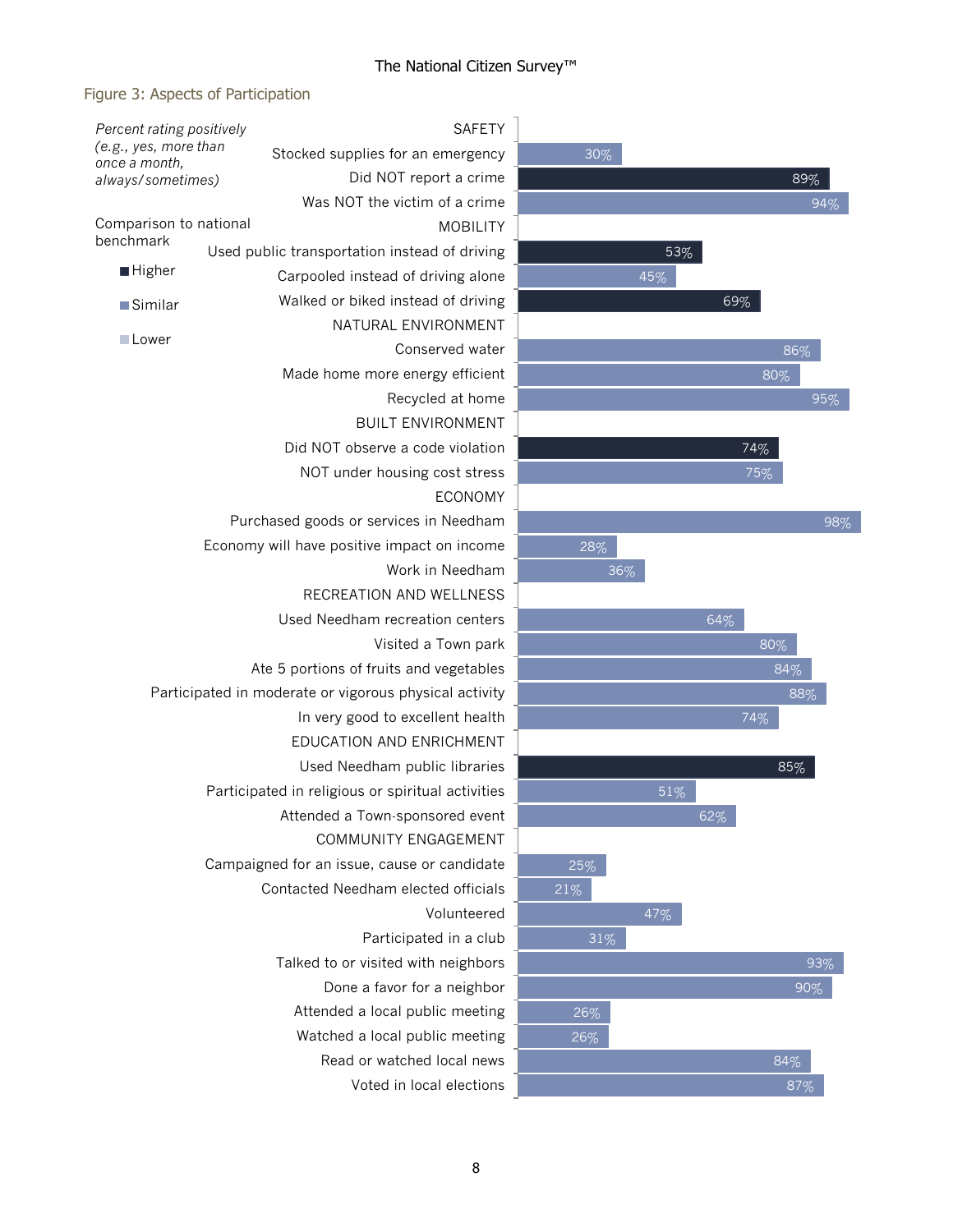## <span id="page-10-0"></span>**Special Topics**

The Town of Needham included five questions of special interest on The NCS. The first special interest question asked respondents to report their concern about various health issues in the community. At least 7 in 10 residents reported that substance abuse, aging/senior health, suicide and mental health were a major or moderate concern in Needham. Furthermore, sexual assault/dating violence, nutrition, obesity and elder abuse were major or moderate concerns to at least half of respondents.

#### Figure 4: Concern over Health Issues

To what extent, if at all, do you think each of these health issues is a current concern in Needham?

|                                | Major Concern |     |     | Moderate Concern |     | ■ Minor Concern |     |     |  |
|--------------------------------|---------------|-----|-----|------------------|-----|-----------------|-----|-----|--|
| Substance use and abuse        | 44%           |     |     | 41%              |     |                 |     | 16% |  |
| Aging/senior health            | 34%           |     |     | 47%              |     |                 | 20% |     |  |
| Suicide                        |               | 32% |     |                  | 43% |                 |     | 25% |  |
| Mental health                  | 27%           |     |     | 46%              |     | 27%             |     |     |  |
| Sexual assault/dating violence | 23%           |     |     | 41%              |     | 36%             |     |     |  |
| <b>Nutrition</b>               | 17%           |     | 44% |                  |     | 39%             |     |     |  |
| Obesity                        | 16%           |     | 37% | 47%              |     |                 |     |     |  |
| Elder abuse                    | 14%           |     | 37% |                  |     | 50%             |     |     |  |
| Domestic violence              | 13%           |     | 34% |                  |     | 53%             |     |     |  |
| Infectious diseases            | 14%           |     | 33% |                  | 53% |                 |     |     |  |

Residents were next asked to report their concern about various health behaviors in Needham. About 8 in 10 participants reported that drug abuse was either a major or moderate concern, and at least 6 in 10 reported that risky or impaired driving, alcohol abuse, insufficient sleep and lack of exercise were concerns for the community.

#### Figure 5: Concern over Health Behaviors

To what extent, if at all, do you think each of these health behaviors is a current concern in Needham?

| Major Concern                 |     |            | ■ Moderate Concern |     |     | ■ Minor Concern |     |  |
|-------------------------------|-----|------------|--------------------|-----|-----|-----------------|-----|--|
| Drug abuse                    | 34% |            |                    |     | 45% |                 | 22% |  |
| Risky or impaired driving     |     | 24%        |                    | 49% |     |                 | 28% |  |
| Alcohol abuse                 |     | 23%<br>46% |                    |     |     | 31%             |     |  |
| Insufficient sleep            | 20% | 41%        |                    |     |     | 39%             |     |  |
| Lack of exercise              | 14% | 47%        |                    |     |     | 39%             |     |  |
| Eating fast food or junk food | 12% | 41%        |                    |     | 47% |                 |     |  |
| Tobacco use/abuse             | 11% |            | 34%                | 55% |     |                 |     |  |
| Overeating                    | 11% |            | 33%                |     | 56% |                 |     |  |
| Lack of vaccinations          | 13% |            | 25%<br>62%         |     |     |                 |     |  |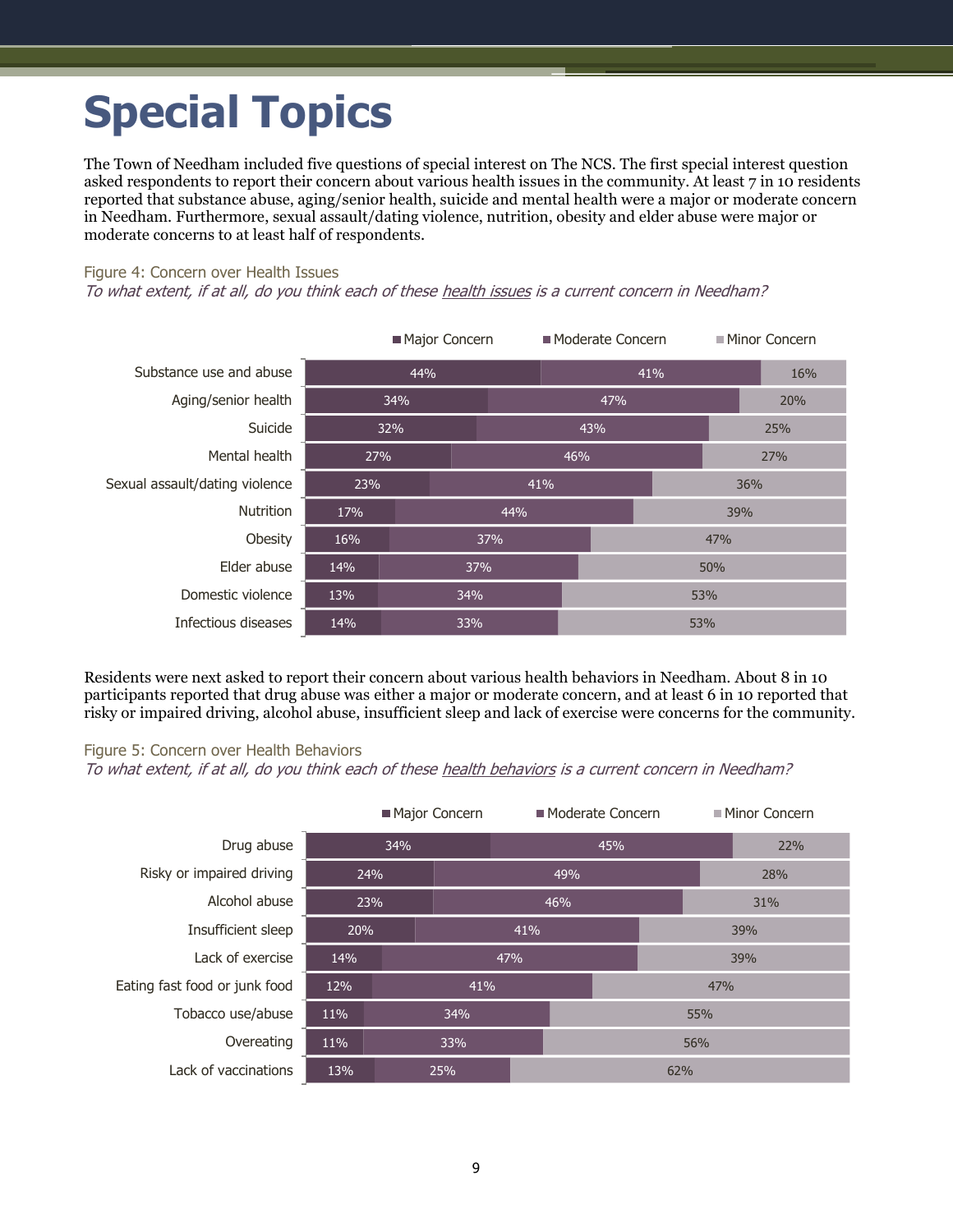The third special interest question asked survey participations if they had made certain preparations for emergencies and natural disasters. About 40% of respondents had stockpiled food, water and medicine, and about one-third had made an emergency communication plan with their family members. Only about 1 in 5 had tested their personal emergency preparedness with their family.

#### Figure 6: Resident Emergency Preparedness

Thinking about your family's preparedness for a natural disaster or man-made emergency, please indicate whether you have done each of the following. Have you…



Survey participants were then asked how much more information they needed regarding emergency preparedness. About 80% responded that they at least need a little more information; of these respondents, about 2 in 10 said that they need a lot more information and about 4 in 10 reported that they need some more information.

#### Figure 7: Need for Emergency Preparedness Information

How much more information, if any, does your family need regarding emergency preparedness?

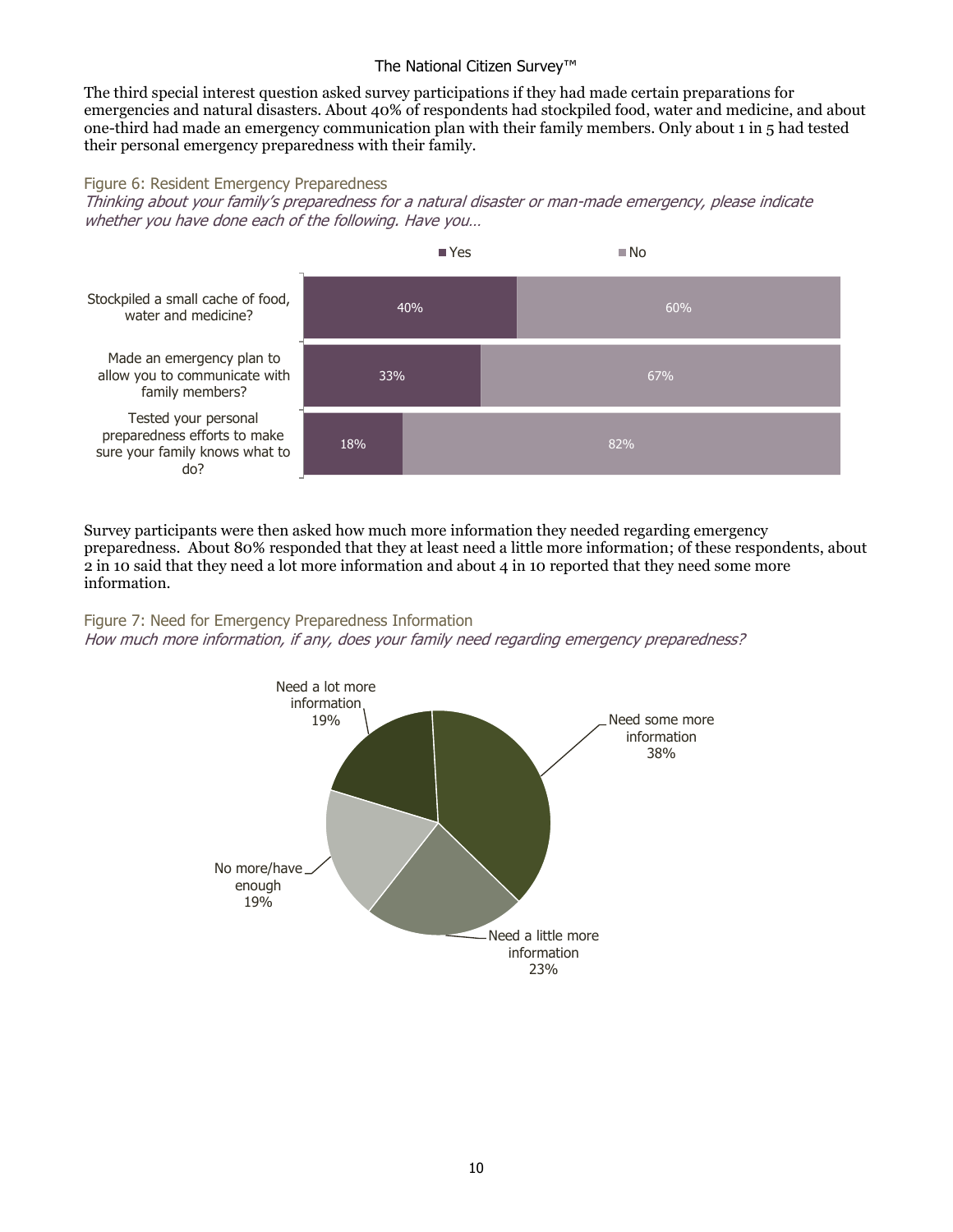The final special interest question asked residents how likely they were use various sources to get information about Needham. About 9 in 10 residents reported that they were very or somewhat likely to get information from materials mailed out to residences, and 8 in 10 would get information from materials on the town website. About 4 in 10 respondents reported that they would use materials on social media and in-person trainings and demonstrations.

Figure 8: Sources of Town Information How likely, if at all, would you be to use each of the following sources of information to learn about various Town information (including health, safety and services)?